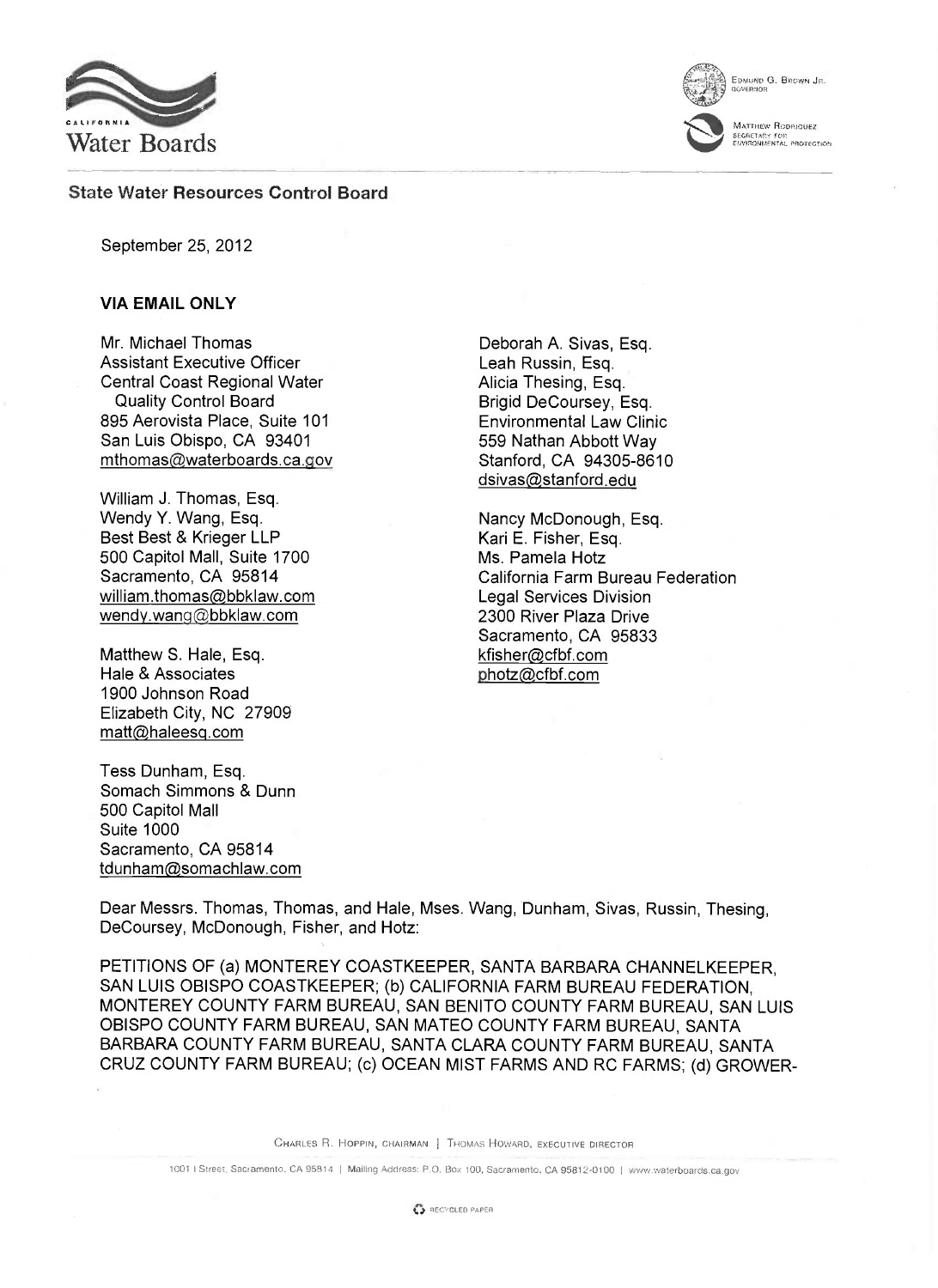SHIPPER ASSOCIATION OF CENTRAL CALIFORNIA, GROWER-SHIPPER ASSOCIATION OF SANTA BARBARA AND SAN LUIS OBISPO COUNTIES, AND WESTERN GROWERS; AND (e) JENSEN FAMILY FARMS, INC. AND WILLIAM ELLIOTT (CONDITIONAL WAIVER OF WASTE DISCHARGE REQUIREMENTS ORDER NO. R3-2012-0011 FOR DISCHARGES FROM IRRIGATED LANDS, MONITORING AND REPORTING PROGRAM ORDER NOS. R3-2012-0011-01, R3-2012-0011-02, AND R3-2012-0011-03, AND RESOLUTION NO. R3-2012-0012), CENTRAL COAST WATER BOARD: EXTENSION OF 30-DAY RESPONSE DEADLINE SWRCB/OCC FILES A-2209 (a) - (e)

The State Water Resources Control Board (State Water Board) received a memorandum dated September 24, 2012, from the Central Coast Regional Water Quality Control Board (Central Coast Water Board), copied to all parties, requesting a two-week extension of the deadline to file a written response to the petitions in the above matters. The State Water Board hereby extends the deadline for the filing of written responses for all interested persons, including the Central Coast Water Board, to Wednesday, October 31, 2012, at 5:00 p.m.

Please send all responses to my attention and reference SWRCB/OCC File A-2209(a)-(e). In addition, all responses must be sent to the Petitioners at the addresses listed above, and to the Central Coast Water Board. Please also copy all persons on the cc list below. Electronic submissions and copies are encouraged.

Copies of the petitions are available at the State Water Board web site at http://www.waterboards.ca.qov/public notices/petitions/water quality/a2209centralcoast aq.sht ml

The State Water Board understands that the Central Coast Water Board will be filing the administrative record within the original 30-day deadline, by Wednesday, October 17, 2012, at 5 p.m.

Additional information regarding written responses and the evidentiary record in the above matters may be found in the State Water Board's September 17, 2012, Complete Petition (30- Day Response) letter mailed to all parties and to the lyris list. That letter is also available at the web address above.

The State Water Board notes that the extension on filing of written responses to the petitions does not extend the 270-day time period in which the State Water Board must review and act on the petitions under California Code of Regulations, title 23, section 2050.5, subdivision (b).

If you have any questions regarding this letter, please contact me at (916) 322-3622 or at ewadhwani@waterboards.ca.gov.

Sincerely,

FOR ELIN

Emel G. Wadhwani Staff Counsel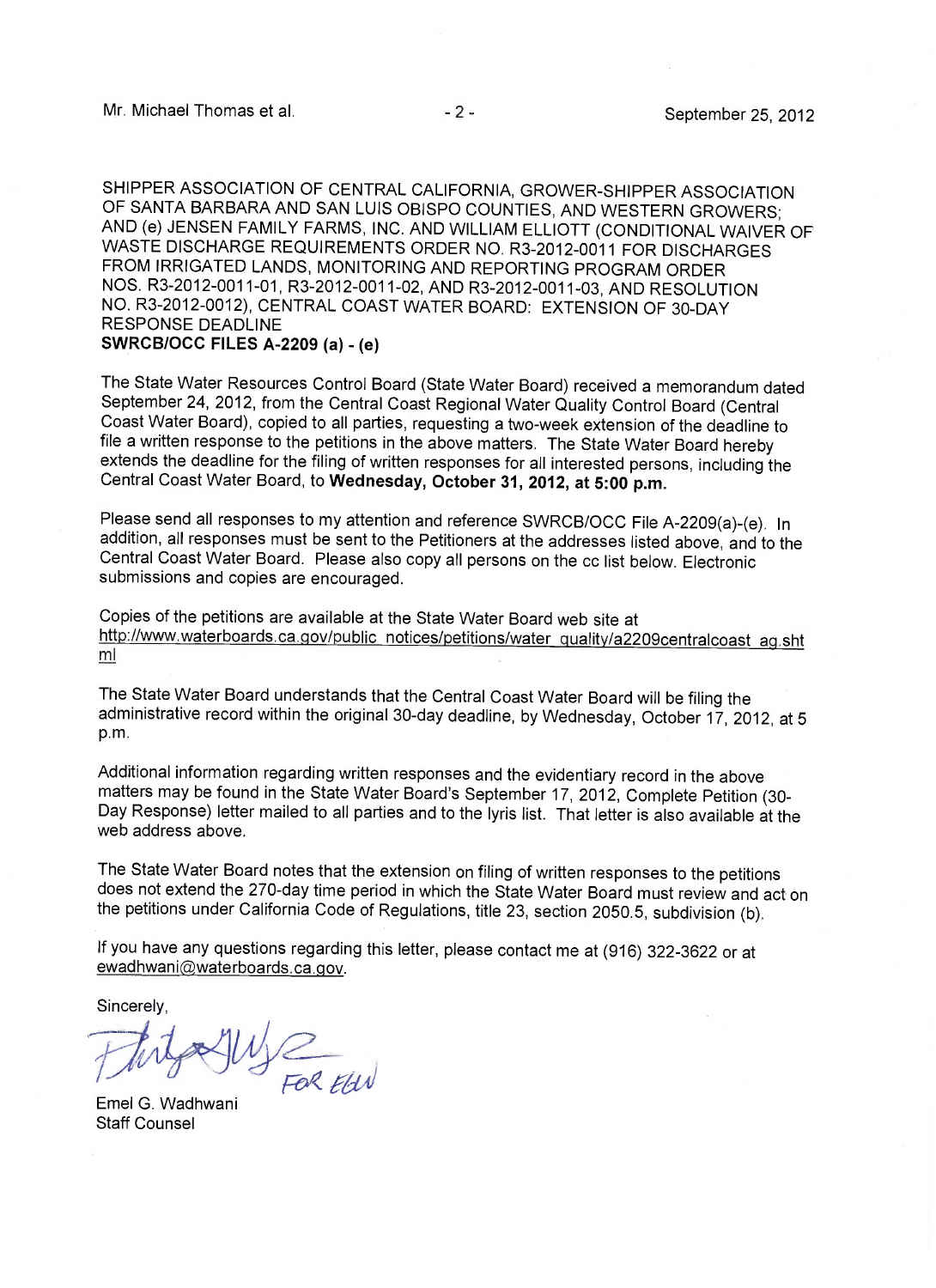## cc: [ All cc's Via Email Only]

Mr. Gordon R. Hensley San Luis Obispo Coastkeeper Environment in the Public Interest EPI-Center, 1013 Monterey Street, Suite 202 San Luis Obispo, CA 93401 coastkeeper@epicenteronline.org

Ms. Kira Redmond Mr. Ben Pitterle Santa Barbara Channelkeeper 714 Bond Avenue Santa Barbara, CA 93103 kira@sbck.org ben@sbck.org

Mr. Dale Huss Ocean Mist Farms 10855 Ocean Mist Parkway Castroville, CA 95012 daleh@oceanmist.com

Jensen Family Farms, Inc. 323 McCarthy Avenue Oceano, CA 93445 ElliottSLO@aol.com

Mr. William Elliott Jensen Family Farms, Inc. 323 McCarthy Avenue Oceano, CA 93445 ElliottSL0@aol.com

Mr. Steven Shimek Monterey Coastkeeper The Otter Project 475 Washington Street, Suite A Monterey, CA 93940 exec@otterproject.org

Mr. Dennis Sites RC Farms 25350 Paseo del Chaparral Salinas, CA 93908 dsitesagmgt@aol.com

Ms. Abby Taylor-Silva, Vice President Policy and Communications Grower-Shipper Association of Central California 512 Pajaro Street Salinas, CA 93901 abby@growershipper.com

Mr. Richard S. Quandt, President Grower-Shipper Association of Santa Barbara and San Luis Obispo Counties 245 Obispo Street P.O. Box 10 Guadalupe, CA 93434 richard@grower-shipper.com

Mr. Hank Giclas, Senior Vice President Strategic Planning, Science and Technology Western Growers P.O. Box 2130 Newport Beach, CA 92658 hgiclas@wga.com

(Continued next page)